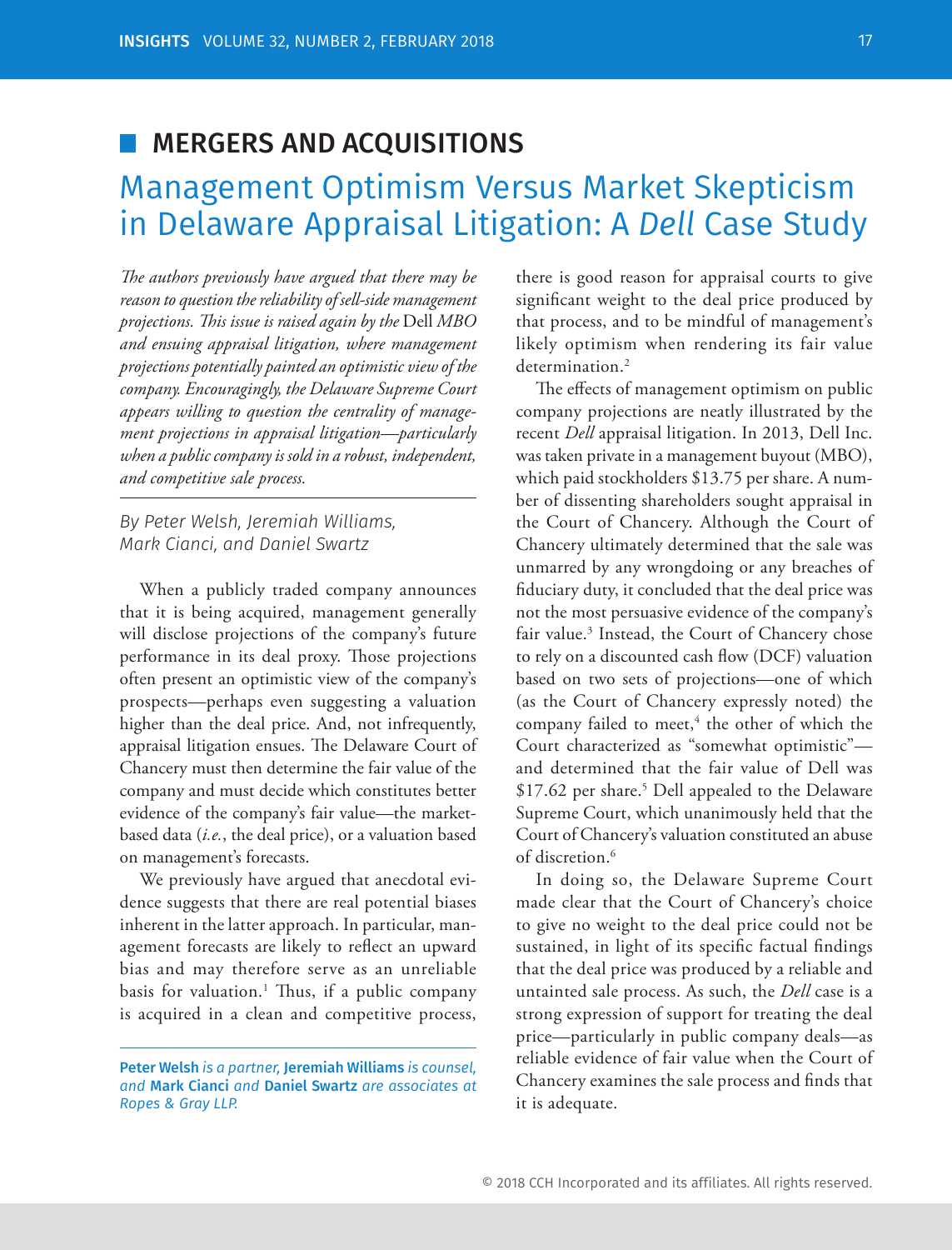At the same time, the Delaware Supreme Court's holding is animated by a significant philosophical point that should not escape notice: the differences between the Delaware Supreme Court's and the Court of Chancery's respective *Dell* opinions suggests that the fundamental question is whether to weigh the views of management over those of an efficient market when the two diverge as to what a company is really worth. And, the Delaware Supreme Court has weighed in firmly in favor of the latter. Implicit in its decision is a concern that management may be an *unreliable* arbiter of the company's fair value. Further, the Delaware Supreme Court's decision implicitly questions the ability of courts to reliably account for management's biases to yield a fair value determination that is more reliable than market-based evidence.

Accordingly, *Dell* suggests that, when a public company is sold in a reliable and clean process, courts should be hesitant to supplant the market's determination with a valuation based on management's projections. As detailed below, a close comparison of Dell's *ex ante* projections with the company's actual performance suggests—consistent with our anecdotal findings—that management's forecasts were indeed overly optimistic. In short, the *Dell* litigation offers an excellent case study into the risks of relying on management forecasts when appraising a public company.

### The Dell MBO

The *Dell* appraisal litigation arose from the 2013 management buyout of Dell, led by Michael Dell and Silver Lake Partners. The acquirers took Dell private in a transaction that paid shareholders \$13.75 per share, a nearly 40 percent premium over the unaffected stock price. The deal was announced on February 5, 2013, and—under the terms of the merger agreement—allowed for a forty-five day go-shop period. During that period, more than sixty potential financial and strategic bidders were contacted. Importantly, Michael Dell pledged to

cooperate with other bidders and offered to vote his shares in favor of the highest offer. Yet no topping bid emerged.

Against the \$13.75 per share deal price, however, were five sets of sell-side forecasts that were disclosed in the deal proxy, which was filed on March 29, 2013. These included two sets of projections prepared by Dell management right around the time that the sale process began; one was first presented in July 2012 (July Plan) and the other in September 2012 (September Case). Additionally, the deal proxy disclosed three cases that were prepared in early 2013 by the Boston Consulting Group (BCG).<sup>7</sup> The first-the BCG Base Case--was more "pessimistic" than the September case; the remaining two cases addressed the likelihood that Dell would achieve some portion of \$3.3 billion in potential cost savings that management had identified: "one assumed that [Dell] would realize 25 percent of the savings" (BCG 25% Case), and another "assumed that [Dell] would realize 75 percent of the savings" (BCG 75% Case)."<sup>8</sup> And, beyond the five sets of projections disclosed in the deal proxy, in September 2013, Silver Lake and Michael Dell presented a set of forecasts to the banks who were financing the MBO (Bank Case). As discussed below, with few exceptions, these various projections proved to be significantly optimistic.

#### The Court of Chancery Litigation

After the deal closed, a number of dissenting shareholders—together holding 38,765,130 shares of Dell—sought appraisal in the Delaware Court of Chancery, pursuant to 8 Del. C. § 262.9 Trial was held before Vice Chancellor J. Travis Laster, where the parties advanced their respective valuation positions. Petitioners argued—based on a DCF analysis—that the company was worth more than double the deal price, \$28.61 per share, and that the deal undervalued the company by approximately \$23 billion. Respondents, in turn, argued that the deal price, \$13.75 per share, was the best evidence of the company's value (although their expert witness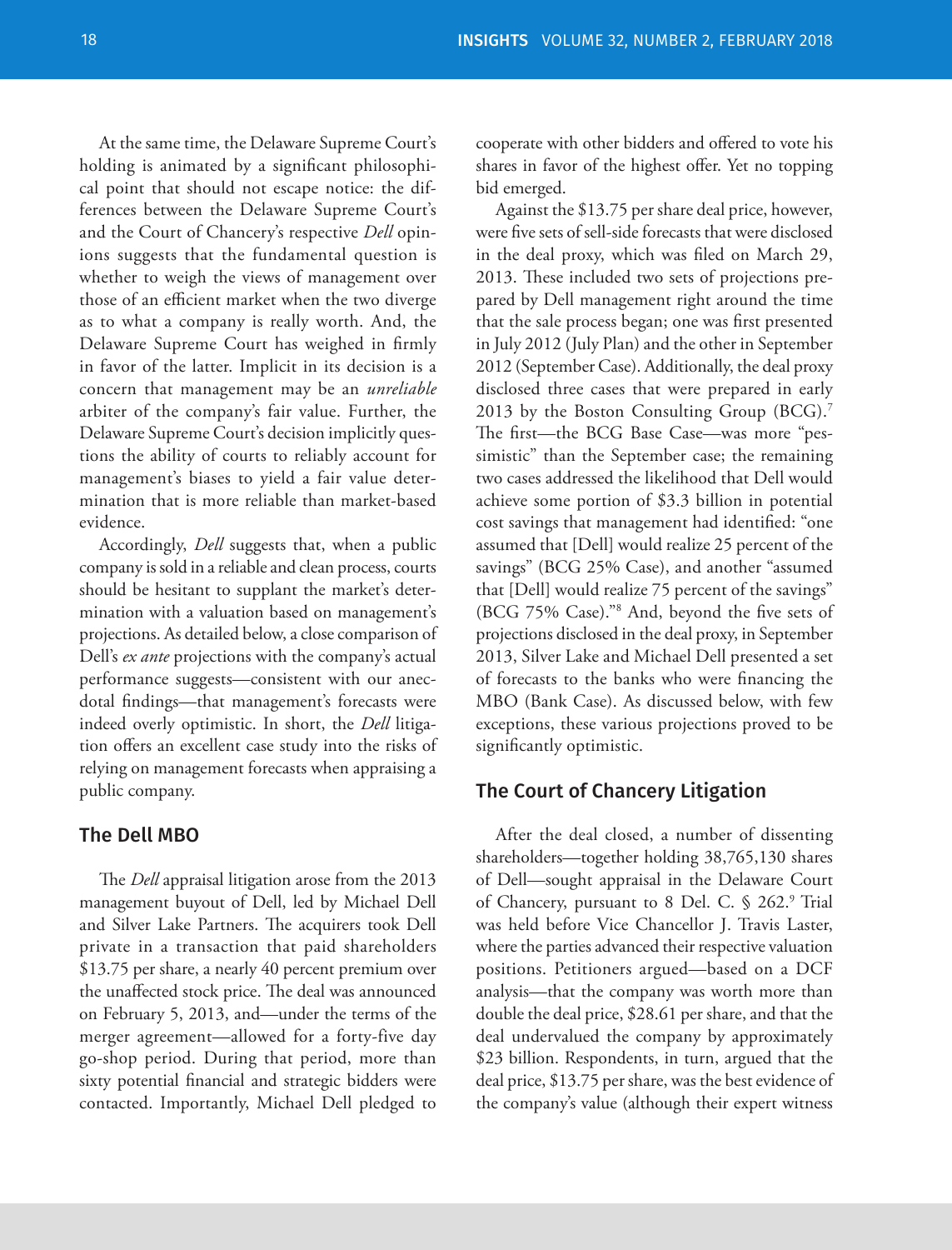also proffered a DCF valuation showing that the company's fair value was \$12.68 per share on the closing date).

The Court of Chancery found that the sale process "easily would sail through if reviewed under enhanced scrutiny," that the company "did many praiseworthy things," and that if a liability proceeding were to occur "this court could not hold that the directors breached their fiduciary duties or that there could be any basis for liability."10 And the Court of Chancery determined that the sale process was reliable enough to foreclose the petitioners' twicedeal-price valuation position (although—as will be discussed later—the court did not believe that the sale process was reliable enough to rule out the deal undervalued Dell to a lesser degree), reasoning that "[h]ad a value disparity of that magnitude existed," surely someone else would have outbid Silver Lake and Michael Dell.<sup>11</sup> Nonetheless, the Court of Chancery concluded that the deal price should not be given any weight in its final fair value determination, as it believed that the sale notwithstanding the integrity of the process—did not produce a reliable valuation of the company. Among other things, the Court of Chancery believed that there was an inefficient market for Dell, as evinced by a substantial gap between how management valued the company and how the market valued the company. And the Court of Chancery laid the blame for this valuation gap squarely at the feet of the market, arguing that it was a product of such factors as investors' shortsighted focus on near-term results.<sup>12</sup>

*The Court of Chancery concluded that the deal price should not be given any weight in its final fair value determination.*

Furthermore, the Court of Chancery believed that—notwithstanding the robust go-shop process—the very nature of an MBO deterred would-be bidders from making topping bids for the company, seeking to avoid the so-called "winner's curse" (whereby the highest bidder overpays for the company).<sup>13</sup> Specifically, when potential buyers are bidding for an asset, there exists an asymmetry of information between the seller and outside parties. The seller (*i.e.*, management) is presumed to have better knowledge about what the company is worth, as compared to an outside third party.<sup>14</sup> In this case, the would-be acquirer included Dell management. Thus, under a "winner's curse" theory, a value-maximizing strategy could counsel against outbidding management, since third-party bidders would be competing against a party presumed to know more about what the company is worth. That, in turn, deters outside bidders from entering the process in the first place. As the Court of Chancery explained, "[b]efore any bidder would become involved, they had to have a strategy for dealing with [Michael] Dell's superior knowledge."15

By that same token, the Court of Chancery found that Michael Dell's relationship with the company prevented the sale process from generating a reliable valuation of the company. The trial court cited expert testimony showing that, during a three-year period in which Mr. Dell was not at Dell, the company lost more than a billion dollars in market value, but that the company gained \$2.5 billion in market value upon his return. The court also cited evidence that some of Dell's customers valued their relationship with Michael Dell and might have left if he did not remain at the company's helm. This, the court explained, forced would-be bidders to "account for Mr. Dell's value" to the company.16

Therefore, the Court of Chancery declined to give any weight to the deal price. Instead, observing that Delaware courts historically have given significant weight to DCF valuations "because it is the approach that merits the greatest confidence within the financial community," the trial court held that a DCF valuation, based in part on management projections, offered a better and more reliable view of Dell's fair value.<sup>17</sup> The Court of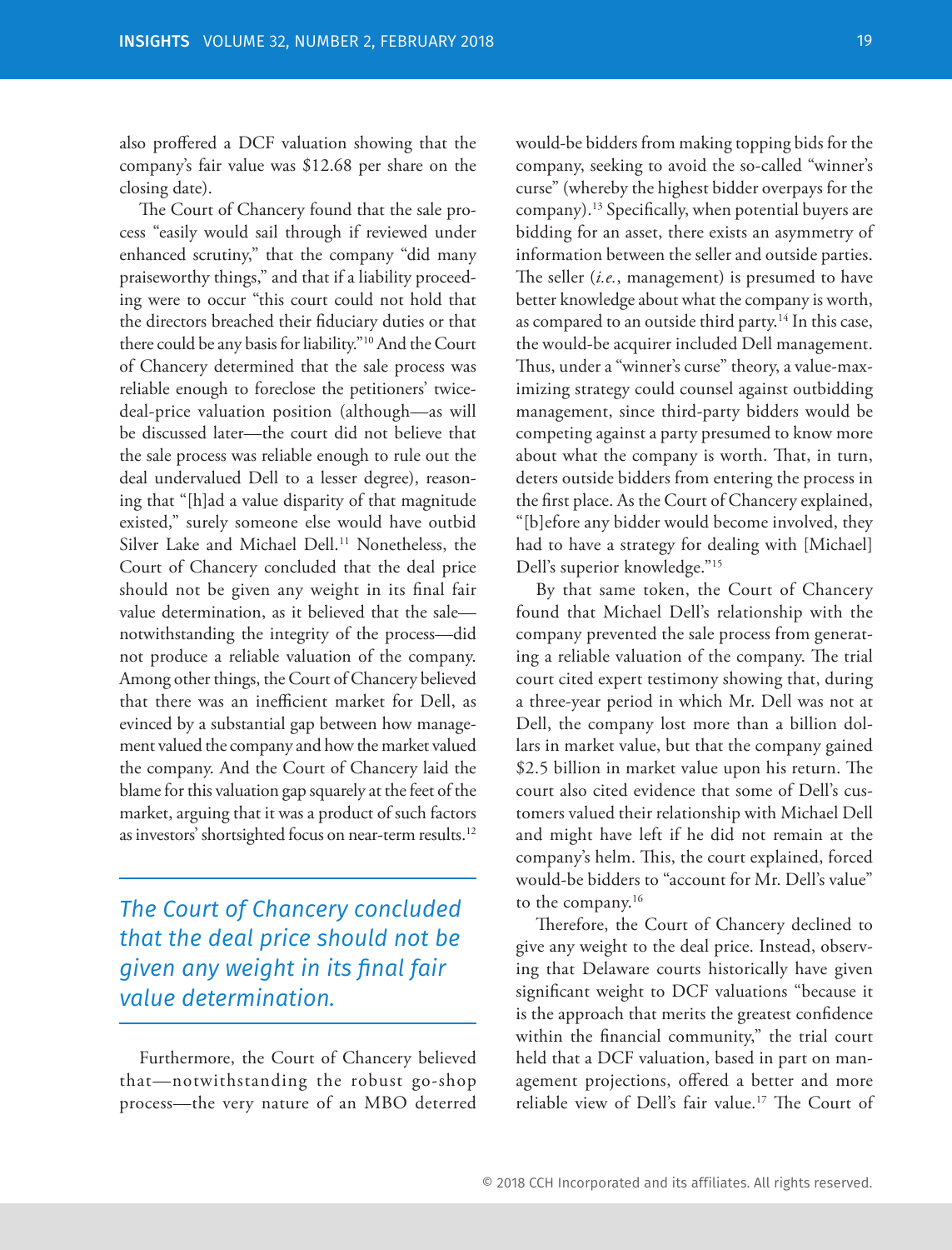Chancery specifically used two sets of forecasts as inputs. First, the court deemed reliable the BCG 25% Case. These projections were generated by BCG in January 2013, with input from Dell management; they also had been deemed reliable by Dell's board, BCG, and Dell's banker. However, as the Court of Chancery acknowledged, the projections had, in hindsight, proven to be inaccurately high.<sup>18</sup> Accordingly, the court made some minor modifications to the projections to account for these discrepancies, but still concluded that the BCG 25% Case (as adjusted) was sufficiently reliable to serve, in part, as the basis for a DCF valuation.<sup>19</sup>

Second, the court looked to the so-called "Bank Case," a set of projections made in September 2013 with input from Dell's management and "implicitly approved" by Michael Dell. However, the court recognized that the Bank Case was "relatively optimistic," insofar as it reflected increased margins for Dell's PC business (which was at odds with the Company's stated near-term strategy). As it did with the BCG 25% Case, the court made some minor modifications to the Bank Case.<sup>20</sup>

Based on these two sets of forecast inputs, the Court of Chancery obtained valuations of \$18.81 per share and \$16.43 per share, respectively. And, "[h]aving no reason to prefer one realistic case over the other," the court averaged the two valuations, yielding a fair value of \$17.62 per share, \$3.87 more than the deal price.<sup>21</sup>

### The Delaware Supreme Court's Decision

Following the trial, the parties cross-appealed to the Delaware Supreme Court. Petitioners argued that the Court of Chancery abused its discretion by making downward adjustments to management's projections. Respondent argued that the Court of Chancery erred in failing to give any weight to the deal price. In December 2017, the Delaware Supreme Court unanimously ruled in favor of Dell, holding that the Court of Chancery's decision to give no weight to the deal price could not be reconciled with its findings about the reliability of the sale process.

The Supreme Court both addressed the Court of Chancery's concerns about the reliability of this specific deal price and explained—more generally why exclusive reliance on management projections was not supported by the trial record or considerations underpinning Delaware appraisal litigation. It rejected the Court of Chancery's conclusion that there was an inefficient market for Dell. While management and the market disagreed on the worth of the company, the Supreme Court held that it was error to weigh exclusively the views of management over the market. As the Supreme Court explained, the market was fully informed but was skeptical of management's optimistic forecasts—understandably so "especially in the face of management's track record of missing its own projections."22

# *The Supreme Court held that it was error to weigh exclusively the views of management over the market.*

The Delaware Supreme Court also found unpersuasive the Court of Chancery's concerns about the nature of an MBO and Michael Dell's role in the company. As a general matter, although the Delaware Supreme Court did not dismiss fears of a "winner's curse" out-of-hand, it nonetheless suggested that such fears may be overblown:

If a deal price is at a level where the next upward move by a topping bidder has a material risk of being a self-destructive curse, that suggests the price is already at a level that is fair.23

Further, in this case, the court saw no evidence of the "winner's curse" theory deterring any topping bids. Any asymmetry of information was rectified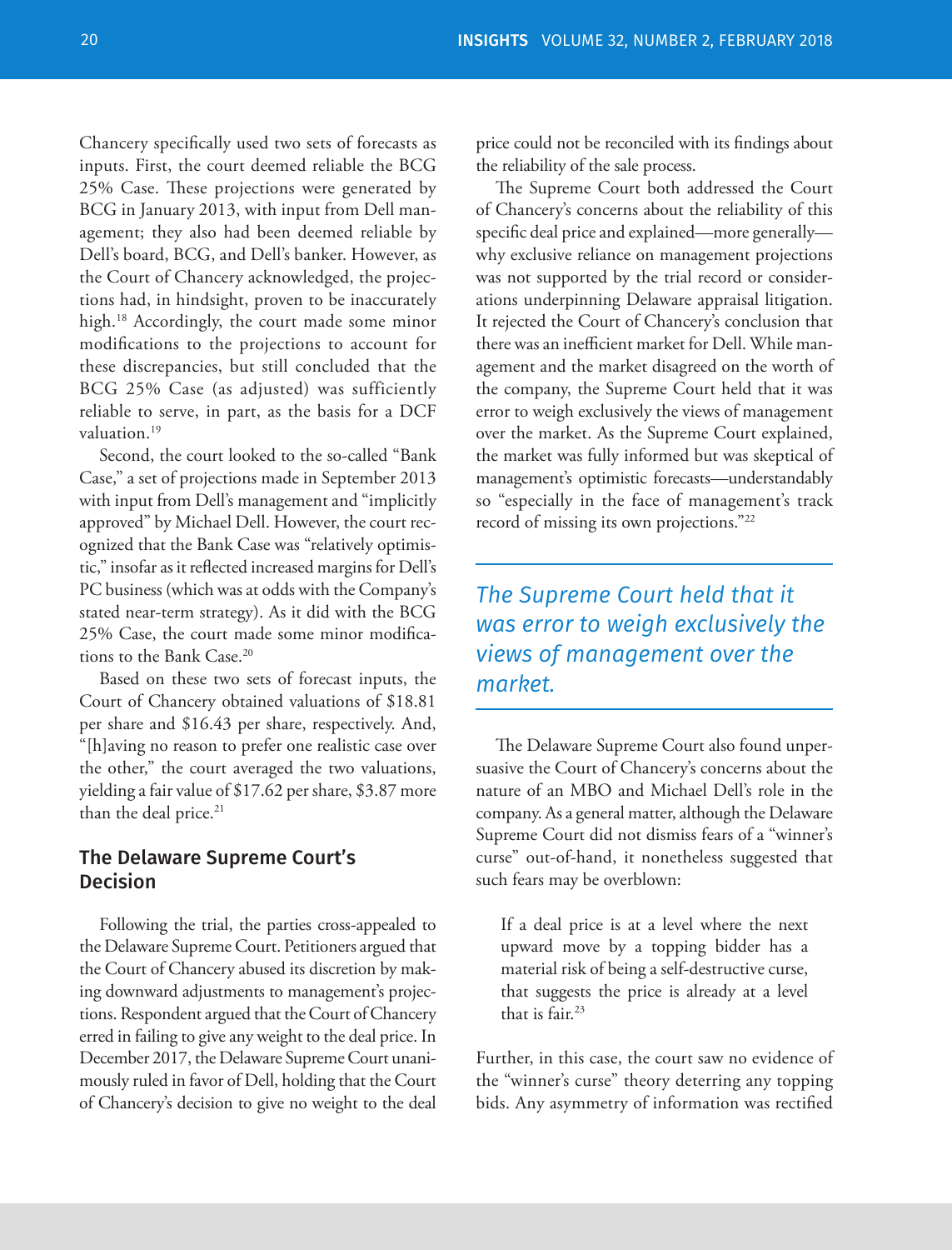by the fact that the would-be bidders conducted extensive due diligence and had access to considerable confidential information.<sup>24</sup> Similarly, Michael Dell had pledged to cooperate with the highest bidder.25 Further, there was evidence showing that market participants did not necessarily place particular value on the participation of Mr. Dell and other incumbent officers in the post-closing entity.<sup>26</sup> Accordingly, the Supreme Court concluded that the stated reasons for giving no weight to the deal price were "flawed" and could not be sustained.<sup>27</sup> But the Supreme Court went further, suggesting that the Court of Chancery did not simply err by giving *no* weight to the deal price, but it also erred in concluding that a DCF valuation was appropriate at all in this case.

Specifically, although the Delaware Supreme Court provided that, on remand, the Court of Chancery could choose to give some weight to a DCF calculation, it strongly discouraged the trial court from doing so.<sup>28</sup> Even though management "worked hard to tell its story over a long time and was the opposite of a standoffish, defensively entrenched target," and even though management's projections theoretically implied a value higher than the deal price, the fact remained that not a single market participant considered \$17.62 per share an "attractive" value for Dell.<sup>29</sup> This, the court explained, "is not a sign that an asset is stronger than believed—it is a sign that it is weaker."30

## Potential Implications of the *Dell* Decision

Viewed simply, the Court of Chancery and Delaware Supreme Court's divergent views of the Dell transaction could be said to turn on whether management or the market is more likely to produce an accurate valuation of a public company. Although the Court of Chancery identified several deal-specific concerns that led it to doubt the reliability of the deal price, its holding suggested that—for purposes of appraisal—courts should defer to the views of management, rather than the

market. For example, the Court of Chancery took the view that gaps in valuation between management's views and the market may be the result of the market's failure to appreciate the company's prospects—not management's overvaluing of the company.31 Likewise, the Court of Chancery suggested that even if management's forecasts prove in hindsight to have been overly optimistic, a court can nonetheless make adjustments to those projections to make them more reliable going forward.<sup>32</sup> In short, the Court of Chancery's holding tacitly suggests that—in many circumstances—when management and the market disagree about a company's value, management's views should prevail.

The Delaware Supreme Court disagreed. It made clear that when the Court of Chancery finds that a public company has been sold in a clean, competitive process, there must be compelling reasons to completely reject the market-based evidence of the company's fair value (in the form of a premium deal price).<sup>33</sup> Of course, by statute, the Court of Chancery must consider "all relevant factors" in determining a company's fair value.<sup>34</sup> Thus, it cannot—for example—automatically treat the deal price as presumptively the best evidence of a company's fair value, or fail to at least consider other methods of valuation.35 Indeed, as the Delaware Supreme Court explained, it might be appropriate to rely on DCF-based approaches to valuation in a situation where "there is reason to suspect that market forces cannot be relied upon to ensure fair treatment of the minority" shareholders.<sup>36</sup> According to the Supreme Court, however, *Dell* was not one of those cases.

The Supreme Court repeatedly expressed skepticism of weighing the optimistic views of management over those of the market, particularly insofar as the Court of Chancery arrived at a valuation that was significantly above the deal price.<sup>37</sup> Indeed, the Supreme Court stated that there were "legitimate questions about the reliability of the projections upon which all of the various DCF analyses are based,"38 which further counseled against reliance on a DCF valuation. This observation is all the more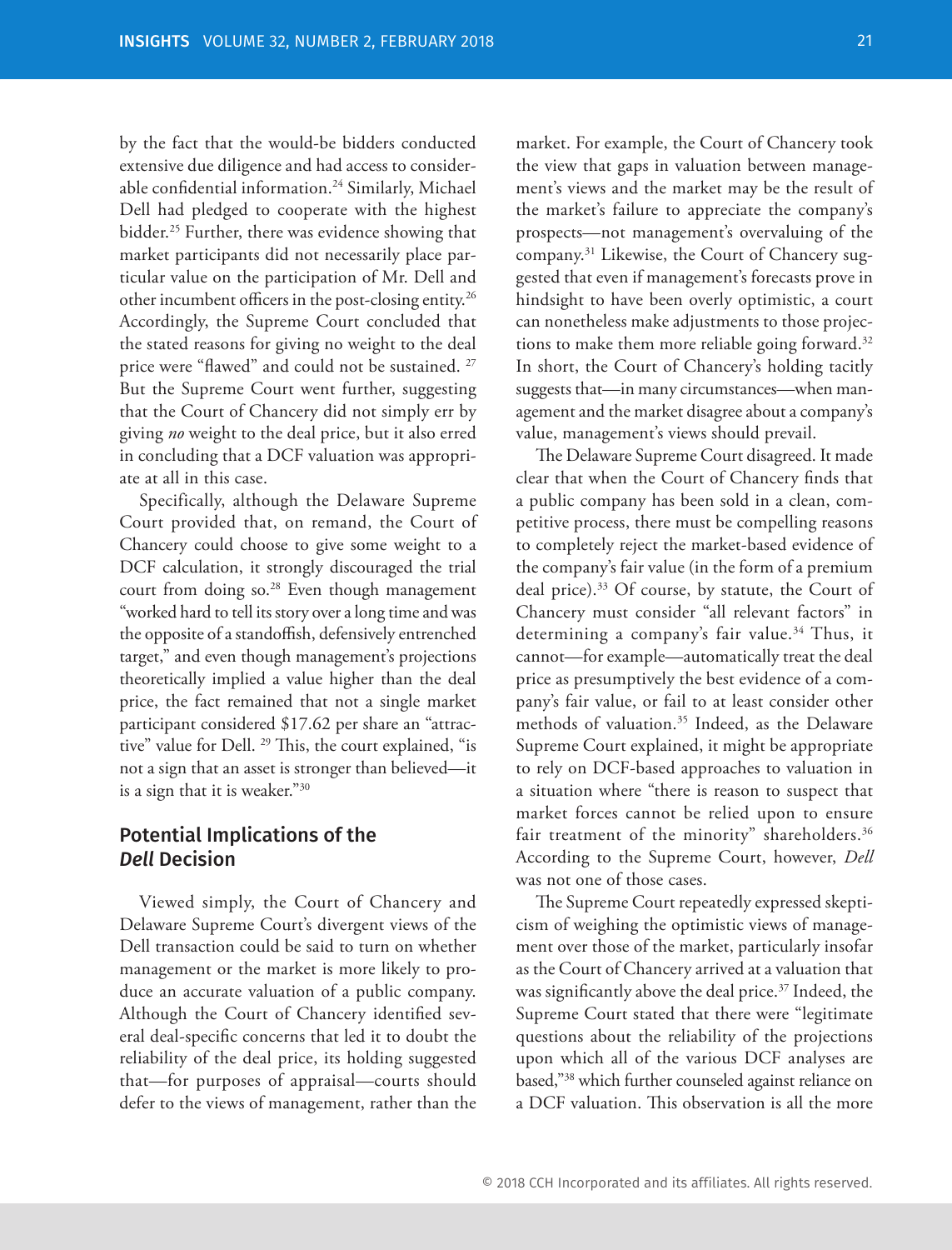noteworthy in light of the fact that the Delaware Supreme Court *affirmed* the Court of Chancery's decision to make some downward adjustments to the BCG 25% Case projections, to account for an anticipated decline in PC sales.<sup>39</sup> In other words, even though the Court of Chancery attempted to account for and offset the optimism embedded in management's forecasts, the Supreme Court was skeptical of the decision to rely on management's forecasts at all, given the availability of a deal price produced by a competitive and clean sale process. The Supreme Court's opinion suggests endorsement of the view that management projections may be unreliably optimistic and that judicially driven adjustments to correct for such optimism may be insufficient.

## Re-Testing the Reliability of Management Projections: *Dell* as a Case Study

Close examination of Dell's financials indicates that this was indeed a case where reliance on management projections was not likely to produce an accurate valuation of the company given management's overly optimistic view relative to how the company actually performed. Indeed, the projections used by the Court of Chancery—as the court itself acknowledged—turned out to be overly optimistic.<sup>40</sup> Although Dell did not publicly report its earnings for the fiscal year immediately after the deal closed, it eventually publicly reported its financials for the fiscal years 2015, 2016 and 2017. $^{41}$  It is therefore possible to compare the projections disclosed in the deal proxy (or to Dell's bankers) for those years against the company's actual performance.42

Consistent with our previous research, an *ex post* comparison of Dell's financials with its *ex ante* projections is probative anecdotal evidence of the optimism pervading management projections.<sup>43</sup> If we first consider the management projections that were disclosed in the deal proxy—the July Plan and the September Case<sup>44</sup>—they proved to be consistently overly optimistic:

|           | <b>July Plan</b>  |                |                |  |
|-----------|-------------------|----------------|----------------|--|
|           | Year              | <b>FY 2015</b> | <b>FY 2016</b> |  |
| Revenue   | Projections       | \$69.5         | \$74.0         |  |
|           | Actuals           | \$58.1         | \$54.9         |  |
|           | Difference        | $-19.6%$       | $-34.8%$       |  |
| Operating | Projections       | \$5.6          | \$3.0          |  |
| Income    | Actual            | \$2.3          | \$2.0          |  |
|           | <b>Difference</b> | $-145.3%$      | $-51.5%$       |  |
| Adjusted  | Actuals           | \$3.2          | \$2.6          |  |
| EBITDA    | Difference        | $-73.5%$       | $-13.9%$       |  |

|           | <b>September Case</b> |                |                |                |
|-----------|-----------------------|----------------|----------------|----------------|
|           | Year                  | <b>FY 2015</b> | <b>FY 2016</b> | <b>FY 2017</b> |
| Revenue   | Projections           | \$63.2         | \$66.0         | \$68.0         |
|           | Actuals               | \$58.1         | \$54.9         | \$54.9         |
|           | Difference            | $-8.7%$        | $-20.2%$       | $-23.9%$       |
| Operating | Projections           | \$4.9          | \$5.3          | \$5.4          |
| Income    | Actual                | \$2.3          | \$2.0          | \$1.6          |
|           | <b>Difference</b>     | $-114.9%$      | $-167.7%$      | $-239.6%$      |
| Adjusted  | Actuals               | \$3.2          | \$2.6          | \$5.9          |
| EBITDA    | <b>Difference</b>     | $-51.8%$       | $-101.3%$      | 9.1%           |

As illustrated above, the company's forecasts were not simply optimistic—they were repeatedly and significantly so. For example—with the exception of Adjusted EBITDA for fiscal year 2017—the actual results for EBITDA and Adjusted EBITDA were less than half of the forecasted figures for some years. And, as the Court of Chancery observed, all involved parties agreed.<sup>45</sup> The Dell board committee considered the July numbers to be " 'very optimistic' and even 'unrealistic.' "46 And even though the September Case was thought to be "more realistic" than the July Plan, it was nonetheless also considered "overly optimistic."47 Both experts—including petitioners'—observed that the July and September cases were "overly optimistic" and "stale by the time of the Merger."48 Yet these numbers were nonetheless disclosed in the deal proxy, meaning that a Dell stockholder (or an appraisal arbitrageur deciding whether to purchase shares in Dell in order to seek appraisal) could look at these numbers and conclude that the deal price significantly undervalued the company.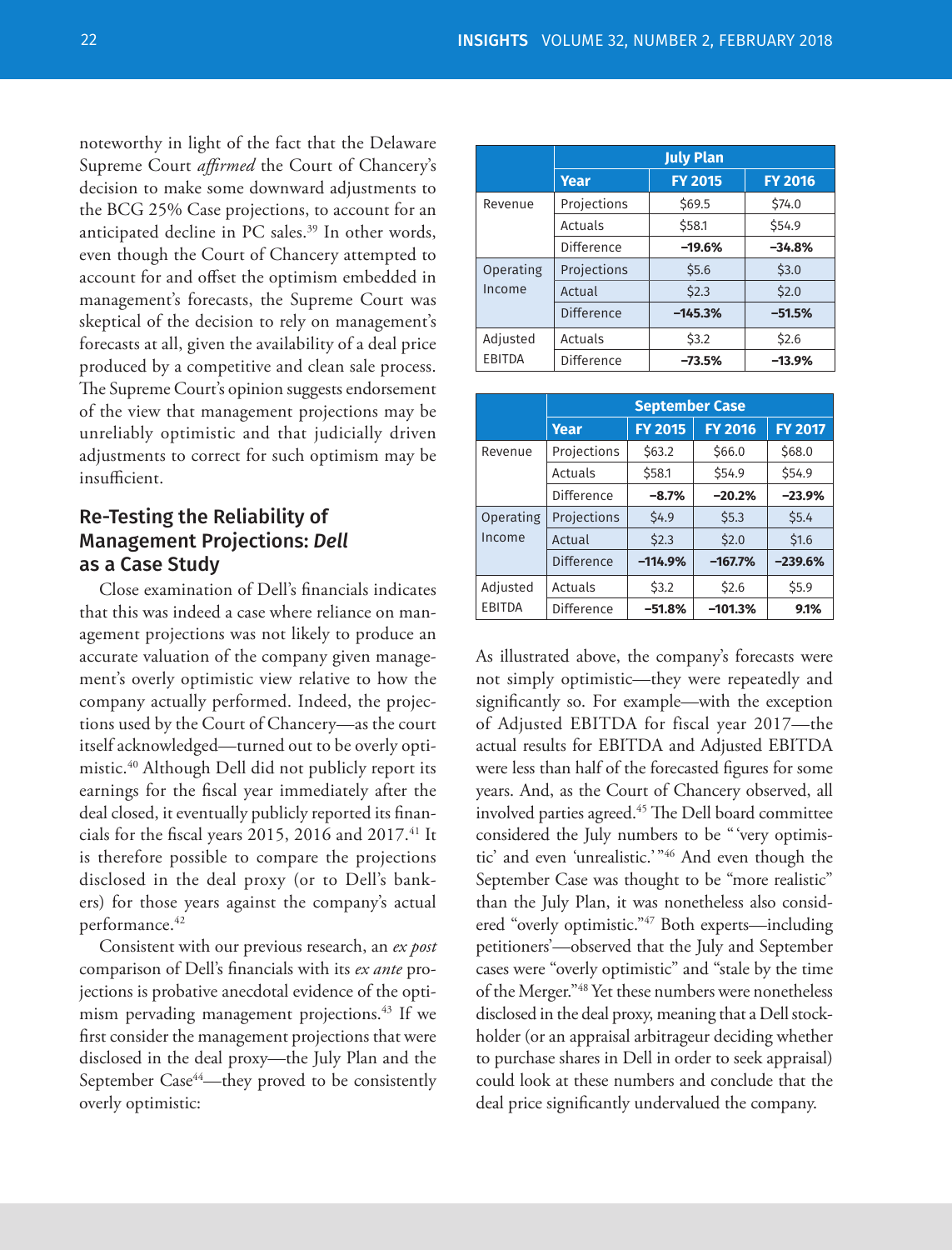The unadjusted BCG numbers—though fairly accurate with respect to revenue forecasts—also proved to be very optimistic with respect to forecasting earnings:<sup>49</sup>

|                           | <b>BCG Base Case</b> |                |                |                |
|---------------------------|----------------------|----------------|----------------|----------------|
|                           |                      | <b>FY 2015</b> | <b>FY 2016</b> | <b>FY 2017</b> |
| Revenue                   | Projections          | \$55.51        | \$55.05        | \$54.34        |
|                           | Actuals              | \$58.12        | \$54.89        | \$55.61        |
|                           | Difference           | 4.5%           | $-0.3%$        | 2.3%           |
| <b>EBITDA</b>             | Projections          | \$3.28         | \$3.17         | \$2.98         |
|                           | Actuals              | \$2.28         | \$1.98         | \$1.59         |
|                           | Difference           | $-43.7%$       | $-60.1%$       | $-87.7%$       |
| Adjusted<br><b>EBITDA</b> | Actuals              | \$3.23         | \$2.63         | \$5.94         |
|                           | Difference           | $-1.6%$        | $-20.4%$       | 49.8%          |

|                           | <b>BCG 25% Case</b> |                |                |                |
|---------------------------|---------------------|----------------|----------------|----------------|
|                           |                     | <b>FY 2015</b> | <b>FY 2016</b> | <b>FY 2017</b> |
| Revenue                   | Projections         | \$55.51        | \$55.05        | \$54.34        |
|                           | Actuals             | \$58.12        | \$54.89        | \$55.61        |
|                           | Difference          | 4.5%           | $-0.3%$        | 2.3%           |
| <b>EBITDA</b>             | Projections         | \$3.70         | \$4.01         | \$3.82         |
|                           | Actuals             | \$2.28         | \$1.98         | \$1.59         |
|                           | Difference          | $-62.1%$       | $-102.5%$      | $-140.6%$      |
| Adjusted<br><b>EBITDA</b> | Actuals             | \$3.23         | \$2.63         | \$5.94         |
|                           | Difference          | $-14.7%$       | $-52.3%$       | 35.7%          |

|                           | <b>BCG 75% Case</b> |                |                |                |
|---------------------------|---------------------|----------------|----------------|----------------|
|                           |                     | <b>FY 2015</b> | <b>FY 2016</b> | <b>FY 2017</b> |
| Revenue                   | Projections         | \$55.51        | \$55.05        | \$54.34        |
|                           | Actuals             | \$58.12        | \$54.89        | \$55.61        |
|                           | Difference          | 4.5%           | $-0.3%$        | 2.3%           |
| <b>EBITDA</b>             | Projections         | \$4.54         | \$5.69         | \$5.50         |
|                           | Actuals             | \$2.28         | \$1.98         | \$1.59         |
|                           | Difference          | $-98.9%$       | $-187.4%$      | $-246.3%$      |
| Adjusted<br><b>EBITDA</b> | Actuals             | \$3.23         | \$2.63         | \$5.94         |
|                           | Difference          | $-40.7%$       | $-116.1%$      | 7.4%           |

Across all three BCG scenarios, projections for EBITDA and Adjusted EBITDA were optimistic greatly so—as compared to the actual reported results for EBIDTA and Adjusted EBITDA, with the sole exception of Adjusted EBITDA for 2017. And this is true even as to the BCG 25% Case, the case that

experts for both petitioners and respondent deemed "largely reliable,"50 and that the Court of Chancery thought to be somewhat conservative (after making the relevant adjustments).<sup>51</sup> And though these projections appear more defensible than the July and September cases, they nonetheless overstate the company's earnings by a substantial margin. These projections, too, were disclosed in the deal proxy, and could very well have fueled stockholders' appetite for appraisal, even though they would turn out to be inaccurate.

And with respect to the Bank Case, again—and consistent with the Court of Chancery's characterization of the forecast as optimistic—Dell consistently fell short of the *ex ante* revenue and EBITDA projections, though its Adjusted EBITDA exceeded management's EBITDA forecasts in two out of the three years<sup>52</sup>:

|                           | <b>Bank Case</b> |                |                |                |
|---------------------------|------------------|----------------|----------------|----------------|
|                           |                  | <b>FY 2015</b> | <b>FY 2016</b> | <b>FY 2017</b> |
| Revenue                   | Projections      | \$58.71        | \$60.24        | \$62.03        |
|                           | Actuals          | \$58.12        | \$54.89        | \$55.61        |
|                           | Difference       | $-1.0%$        | $-9.8%$        | $-11.6%$       |
| <b>EBITDA</b>             | Projections      | \$3.15         | \$3.53         | \$3.90         |
|                           | Actuals          | \$2.28         | \$1.98         | \$1.59         |
|                           | Difference       | $-38.0%$       | $-78.3%$       | $-145.6%$      |
| Adjusted<br><b>EBITDA</b> | Actual           | \$3.23         | \$2.63         | \$5.94         |
|                           | Difference       | 2.4%           | $-34.1%$       | 34.4%          |

Thus, when we step back and look at the underlying data, it is apparent that Dell's management (and their bankers) did not produce reliable *ex ante* forecasts for the company. Even so, the Court of Chancery deemed these forecasts—albeit with adjustments—as appropriate inputs for a discounted cash flow analysis. That the Delaware Supreme Court expressed its discomfort with a DCF valuation in these circumstances, notwithstanding the Court of Chancery's attempts to put together reliable management forecasts, is striking, casting doubt on whether courts should even attempt to adjust forecasts for management optimism where a reliable deal price is available. This approach by the Supreme Court further calls into question the centrality of management forecasts in appraisal proceedings, where, as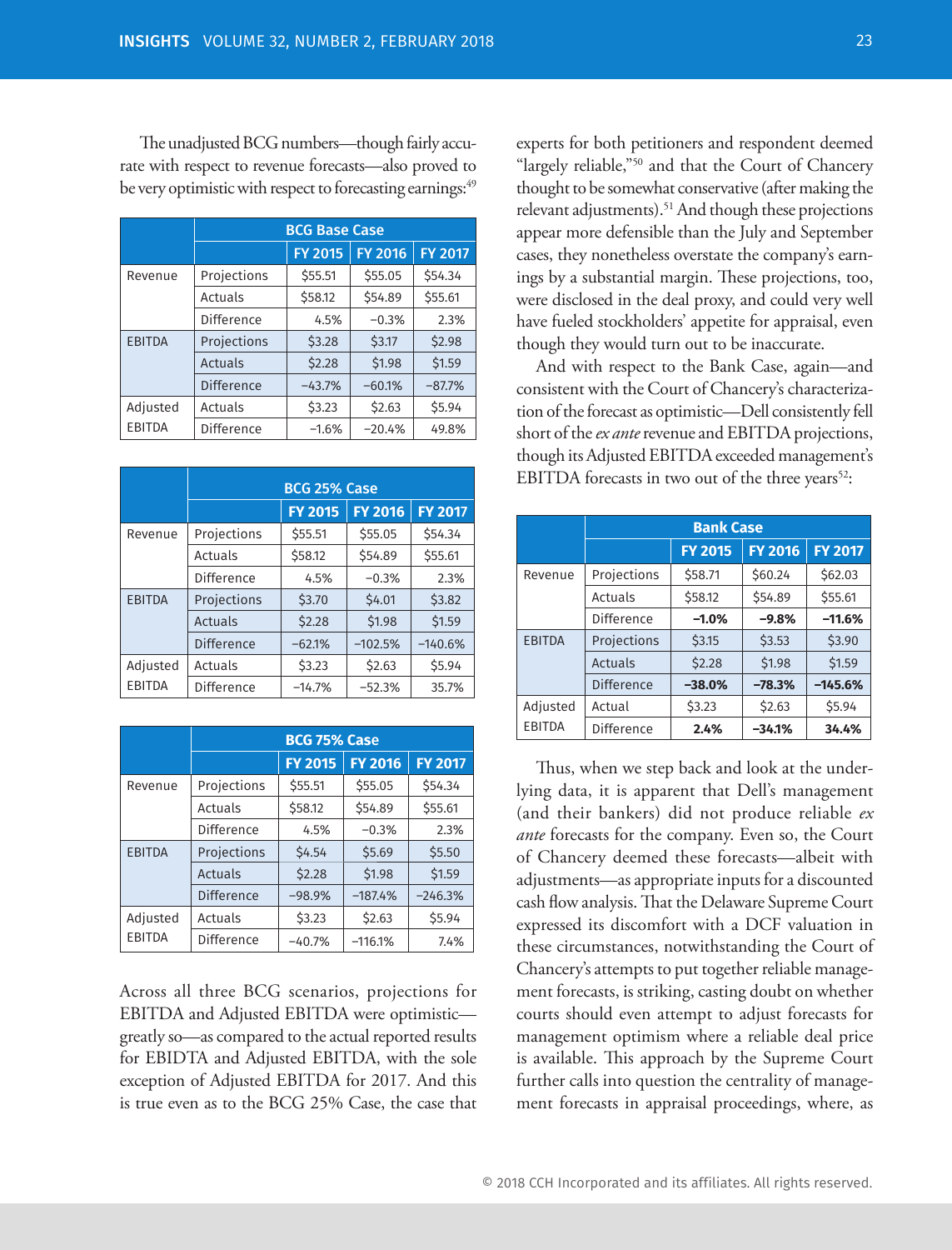was the case in *Dell*, the sale process is unmarred by wrongdoing or very clear market inefficiencies.

### Conclusion

The Delaware Supreme Court's *Dell* decision encouraged the Court of Chancery to give significant weight to the deal price when it is the product a robust and competitive sale process. Moreover, the decision invites us to rethink commonly held assumptions about the reliability of management forecasts. *Dell* provides an excellent case study confirming that a company's management is not always an accurate predictor of a company's prospects, and it is a cautionary tale for those who look to management forecasts as a metric of fair value. For example, if management has a poor track record in forecasting the company's prospects, are fears of the winner's curse overblown? And what is the Court of Chancery to do when faced with forecasts that have proved inaccurate? Here, the Court of Chancery grappled with overly optimistic forecasts and made adjustments to them in an attempt to render them more reliable. Nevertheless, the Delaware Supreme Court found that relying on a projections-based DCF valuation, instead of the deal price, was an abuse of discretion. The Supreme Court's ruling evinces profound doubt in the ability of Dell's management to accurately predict the company's future performance without introducing an upward bias—a doubt whose basis is confirmed by a comparison of the Dell projections with Dell's actual performance. The Dell decision and surrounding facts, in conjunction with the anecdotal evidence suggesting that management's projections tend to be overly optimistic,<sup>53</sup> confirm the considerable skepticism with which management projections should be viewed when valuing a public company in an appraisal proceeding.

#### Notes

1. *See* Peter Welsh *et al.*, *Management Projections in Delaware Appraisal Litigation: Anecdotal Evidence*, 31 Insights 10 (Oct. 2017).

- 3. *In re Appraisal of Dell*, No. 9322-VCL, 2016 WL 3186538 (Del. Ch. May 31, 2016).
- 4. *See id.* at \*45.
- 5. *Id.* at \*51.
- 6. *Dell Inc. v. Magnetar Event Driven Master Fund Ltd.*, \_\_ A.3d \_\_, 2017 WL 6375829 (Del. Dec. 14, 2017).
- 7. *See* Dell Inc., *Preliminary Proxy Statement* (Mar. 29, 2013), available at *https://www.sec.gov/Archives/edgar/ data/826083/000119312513134486/d505470dprem14a.htm.*
- 8. *In re Appraisal of Dell*, 2016 WL 3186538, at \*10.
- 9. The Court of Chancery, however, ultimately determined that appraisal rights had only been perfected in respect of 5,505,730 shares, "a reduction of approximately 86%" of the shares for which appraisal had originally been sought. *See Dell v. Magnetar*, 2017 WL 6375829, at \*35 n.229.
- 10. *In re Appraisal of Dell*, 2016 WL 3186538, at \*29.
- 11. *See id.* at \*37.
- 12. *See id.* at \*33-34.
- 13. *See id.* at \*42-43. In fact, the Court of Chancery suggested that the winner's curse is an "endemic," perhaps even insurmountable, problem in the context of MBOs—even those with a robust go-shop process. *See id.* at \*43.
- 14. *See generally* Richard Thaler, *Anomalies: The Winner's Curse*, 2 J. Econ. Perspectives 191 (1998).
- 15. *In re Appraisal of Dell*, 2016 WL 3186538, at \*42.
- 16. *See id.* at \*43-44.
- 17. *Id.* at \*45.
- 18. For example, the company's operating income for fiscal year 2014 actually fell more than 36 percent below forecasts, and the revenue projections for fiscal years 2015 and 2016 appeared to be high as well. *See id.* at \*45-46.
- 19. *See id.* at \*47.
- 20. *See id.*
- 21. *Id.* at \*51.
- 22. *Dell Inc. v. Magnetar*, 2017 WL 6375829, at \*19.
- 23. *Id.* at \*24.
- 24. *Id*. at \*23-24.
- 25. *Id*. at \*6, 21.
- 26. *Id*. at \*24-25.
- 27. *Id*. at \*25.
- 28. *Id.* at \*28.
- 29. *Id.* at \*28.
- 30. *Id.* at \*27.
- 31. *See In re Appraisal of Dell*, 2016 WL 3186538 at \*34.

2. *See id.* at 20.